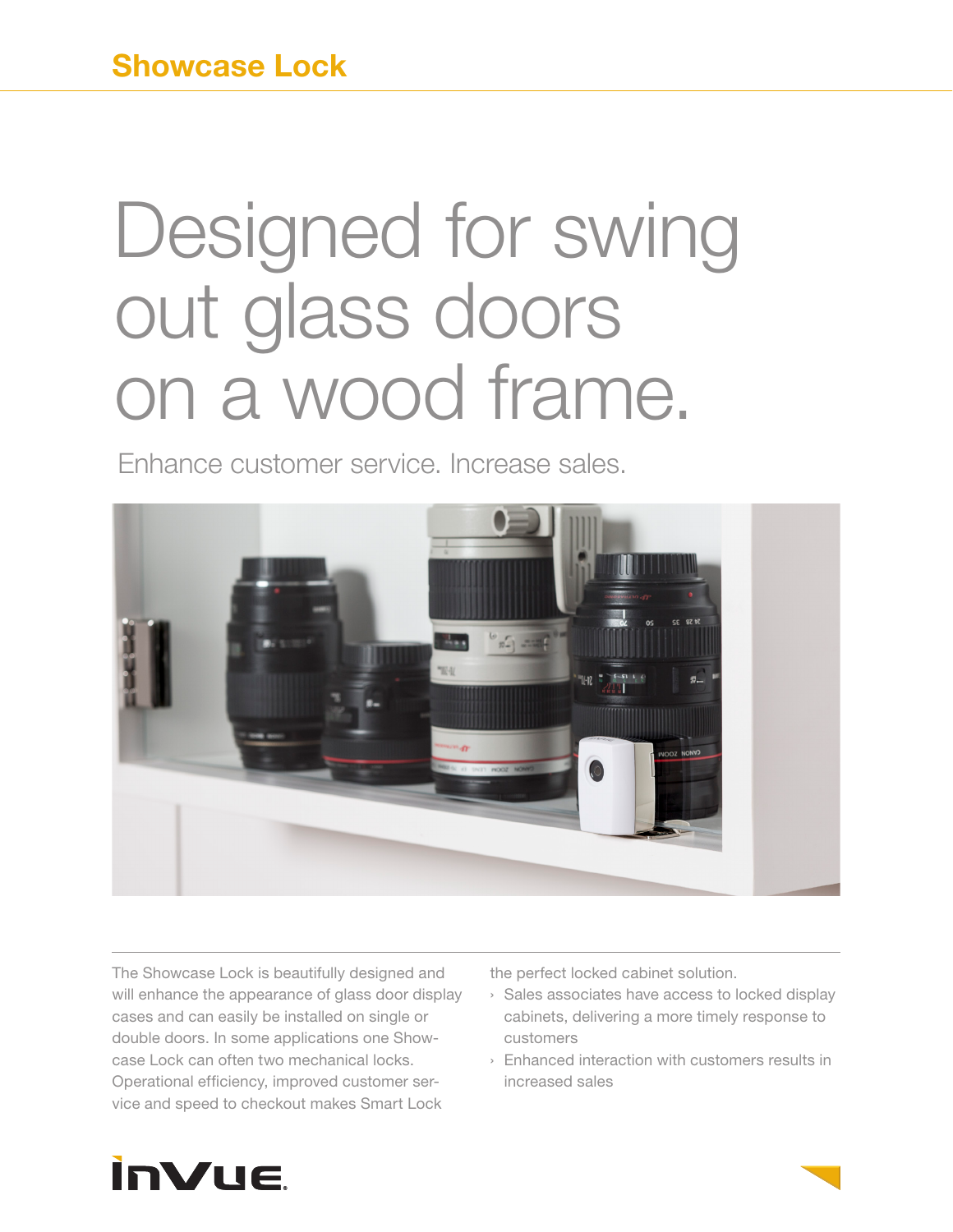#### **FEATURES AND BENEFITS**

- **1** Designed for swing-out glass doors
- 2 Brace option enables protection of double doors with a single lock
- **3** Simple installation with common tools
- 4 No re-keying of locks when keys are lost, broken or stolen
- 5 Lock Status Indicator provides visual confirmation that lock is locked or unlocked
- **6** Showcase Lock is part of the exclusive InVue single key IR Ecosystem™







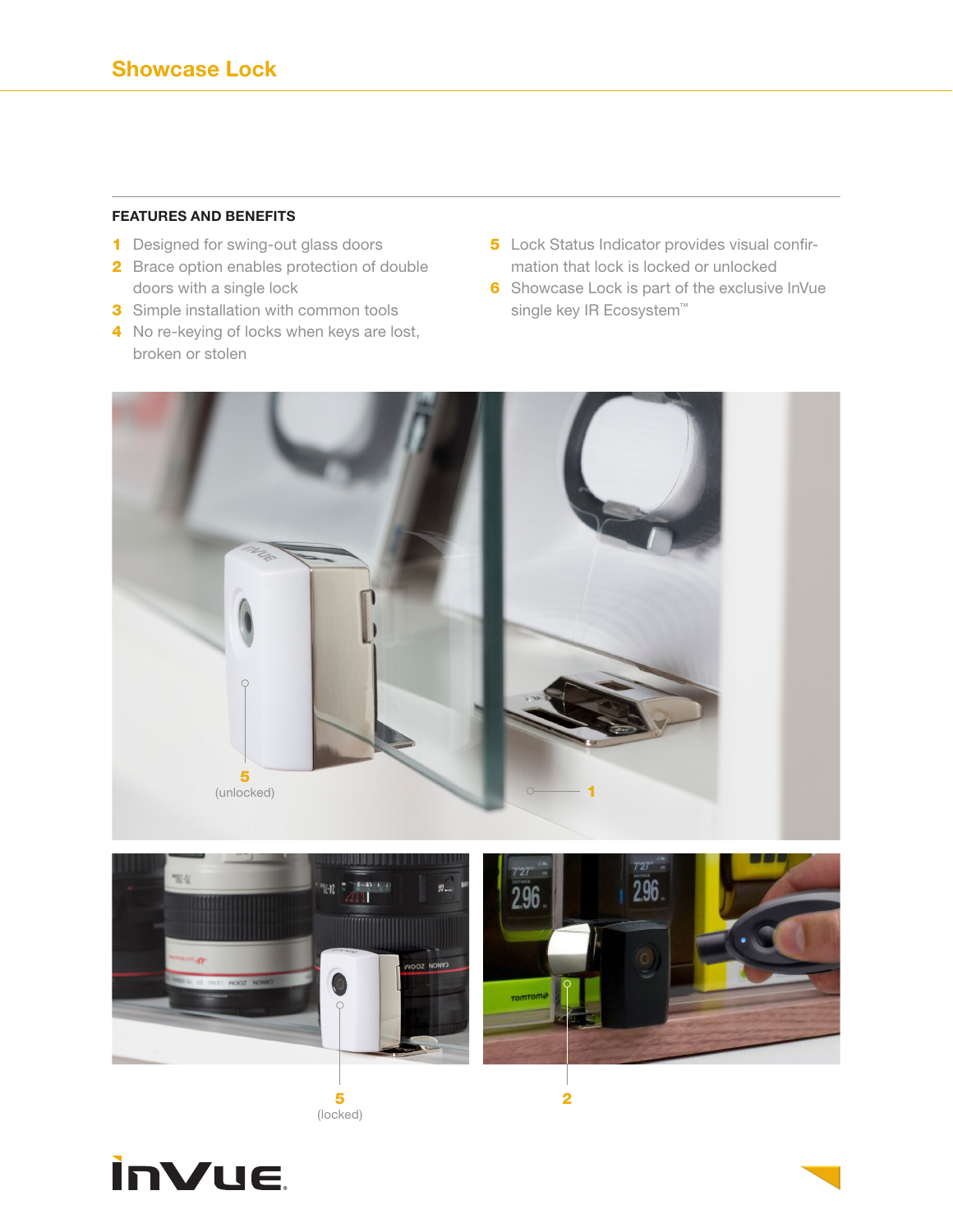## Ecosystem

#### **IR ECOSYSTEM™**

The Showcase Lock is part of the exclusive InVue IR Ecosystem™, a storewide single key solution that improves customer service, increases sales and provides high theft protection.

InVue has a full line of Smart Locks that are designed for all types of glass, wood and metal locked cabinets including:

- › Pull out drawers
- › Swing out doors
- › Sliding bypass doors







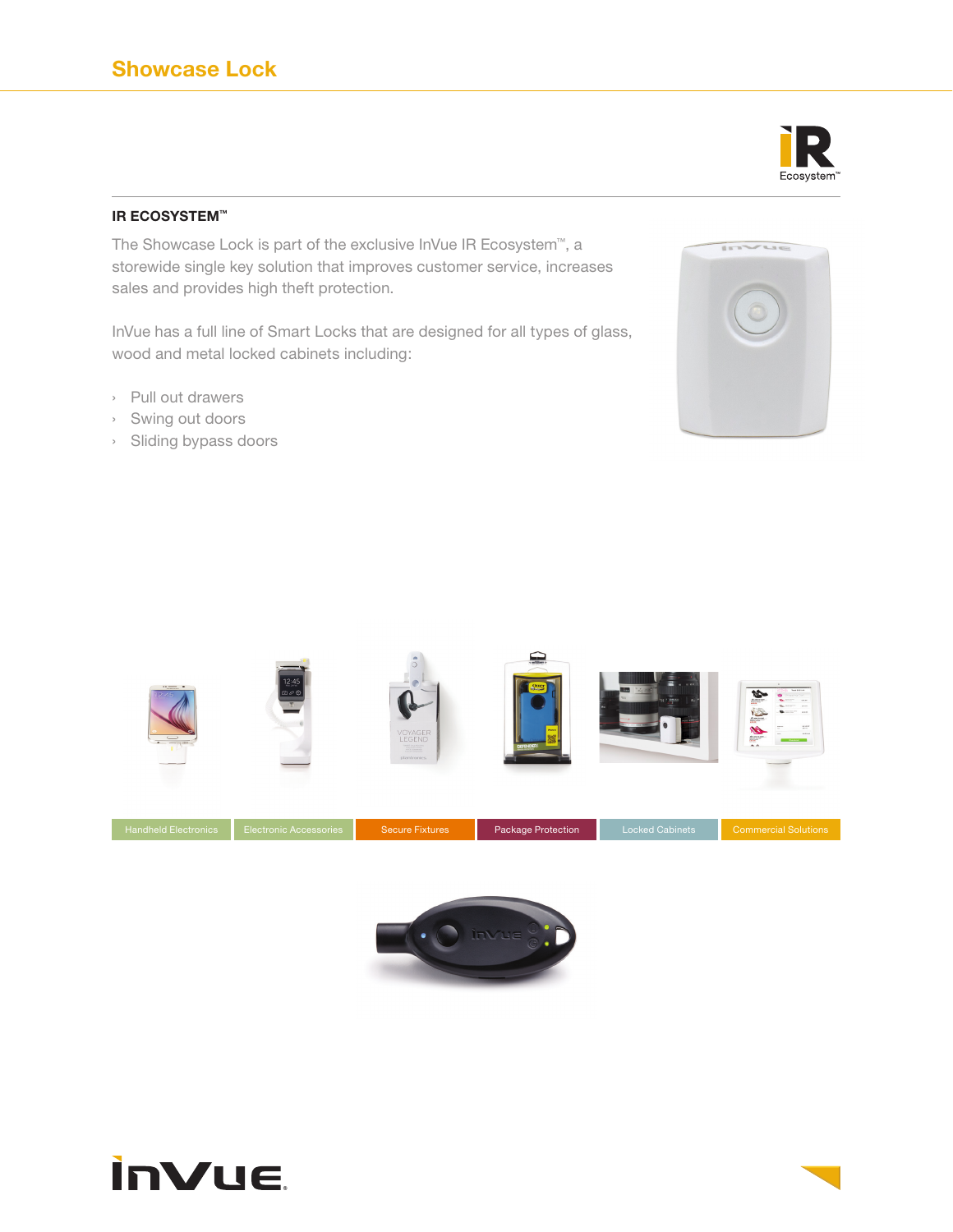### **SPECIFICATIONS**

Showcase Lock (PL401):



Brace Accessory (PL420-01):